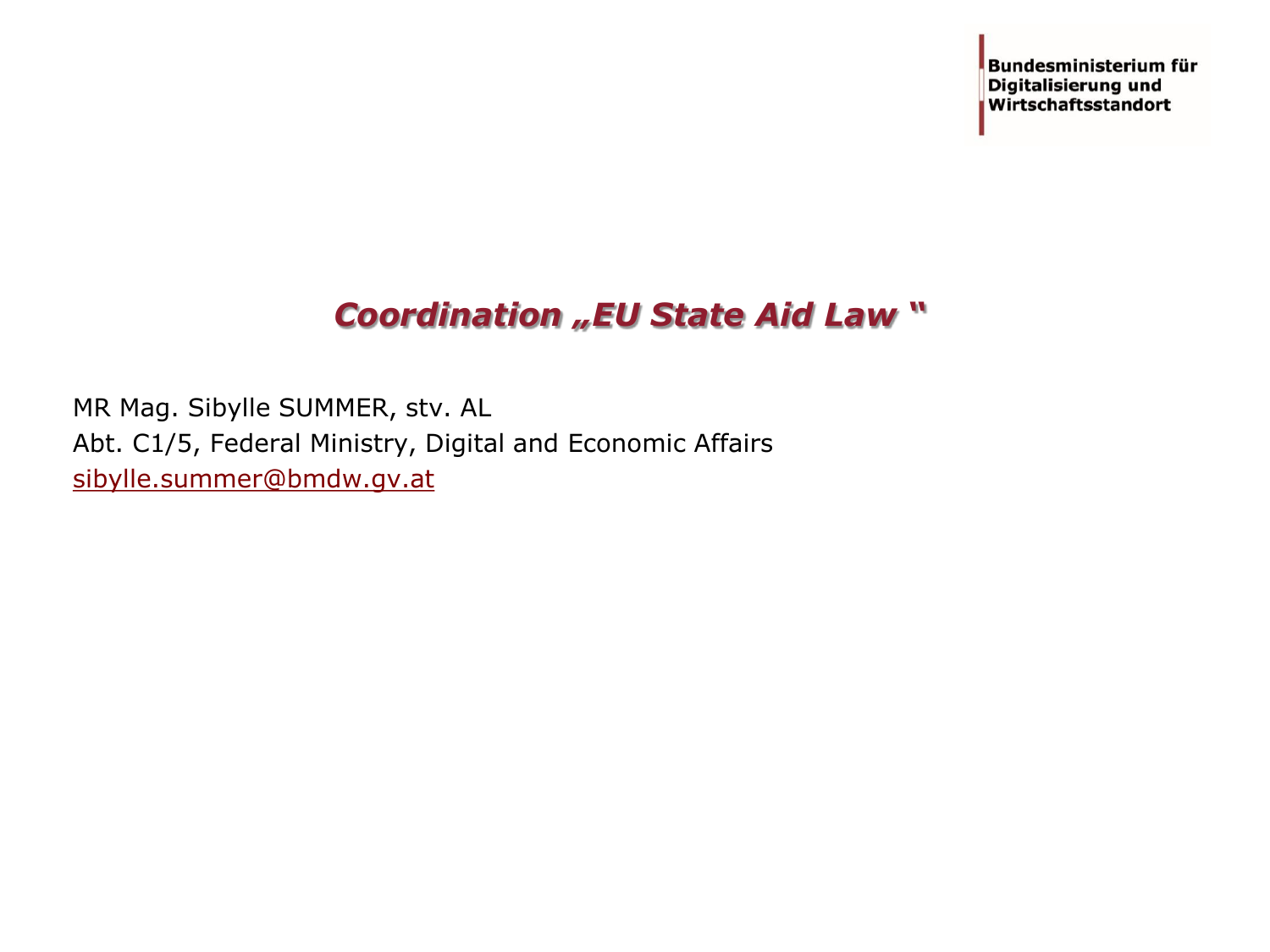#### **Art 107 TFEU (ex Article 87 TEC) Notion of State Aid, Incompatibility and Derogations**

**Art. 107 (1)** lays down the definition of State Aid

**State aid**: any aid granted by a Member State or **through State resources** in any form whatsoever which **distorts or threatens to distort competition** by **favouring certain undertakings** or the production of certain goods, in so far as it affects trade between MS. Incompatibility with the common market.

#### **Art 107 (2) und (3) TFEU Derogation to the incompatibility**

#### **Art 107 (3) TFEU**

The following **may be** considered to **be compatible** with the **internal market**, especially:

**Art 107 (3)(b) TFEU** aid to promote the execution of an important project of common European interest;

**Art 107 (3)(c) TFEU** aid to facilitate the development of certain economic activities or of certain economic areas, where such aid does not adversely affect trading conditions to an extent contrary to the common interest.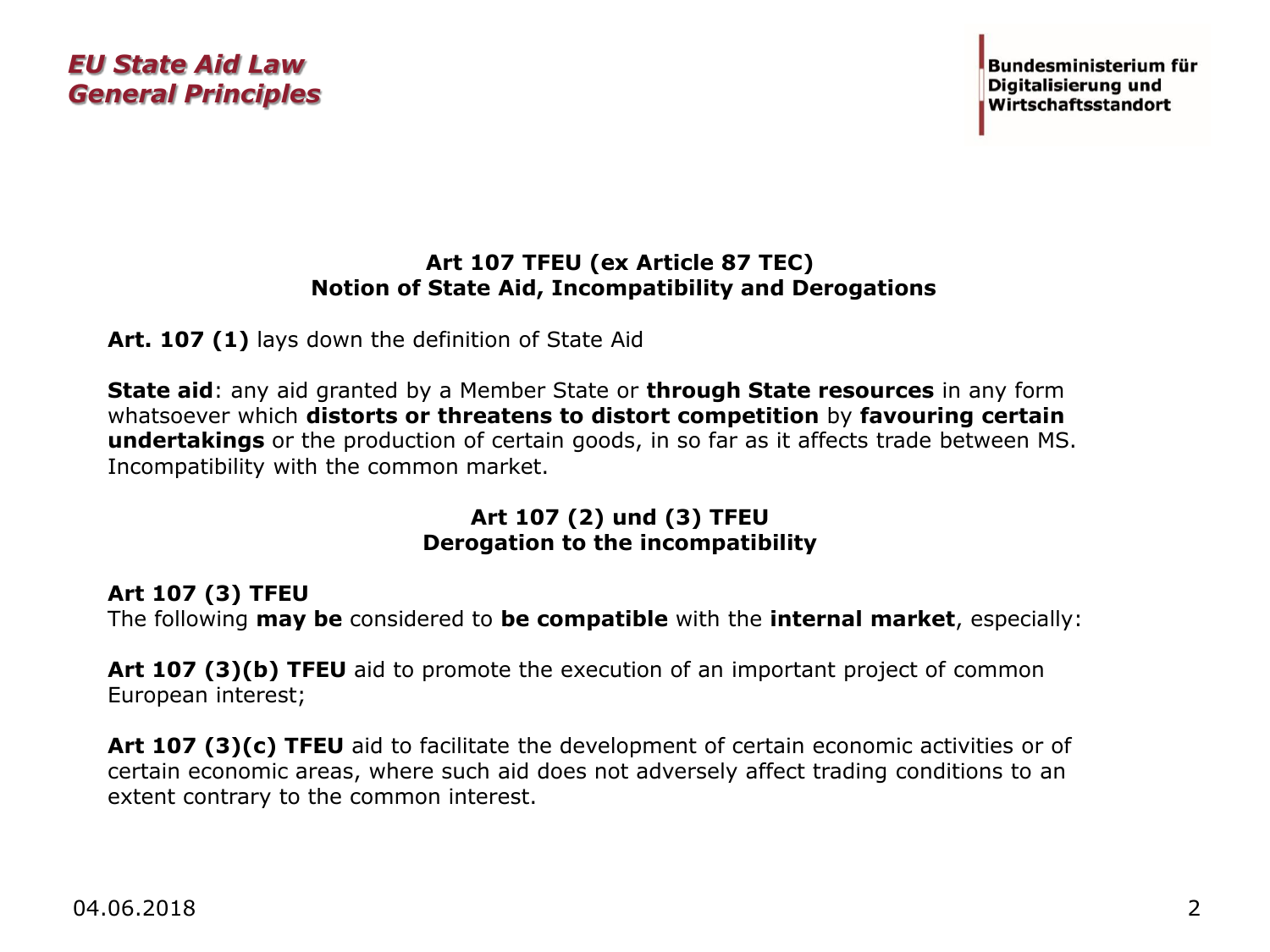### **Art 108 TFEU:**

**Art 108 (3) TFEU:** The Commission shall be informed, in sufficient time to enable it to submit its comments, of any plans to grant or alter aid. …. The Member State concerned shall not put its proposed measures into effect until this procedure has resulted in a final decision. **ex-ante notification and standstill clause.**

**Art 108 (4) TFEU:** The **Commission** may adopt **regulations** relating to the categories of State aid that the Council has, pursuant to Article 109 TFEU, determined may **be exempted from ex-ante notification** according to Art 108 (3) TFEU.

#### **Art 109 TFEU**:

The Council, on a proposal from the Commission and after consulting the European Parliament, may make any appropriate regulations for the application of Articles 107 and 108 and may in particular determine the conditions in which Article 108(3) shall apply and the categories of aid **exempted from this procedure**.

**Enabling Regulation, Council Regulation (EC) No 1588/2015** of 13 July 2015 <http://eur-lex.europa.eu/legal-content/EN/TXT/PDF/?uri=CELEX:32015R1588&from=EN>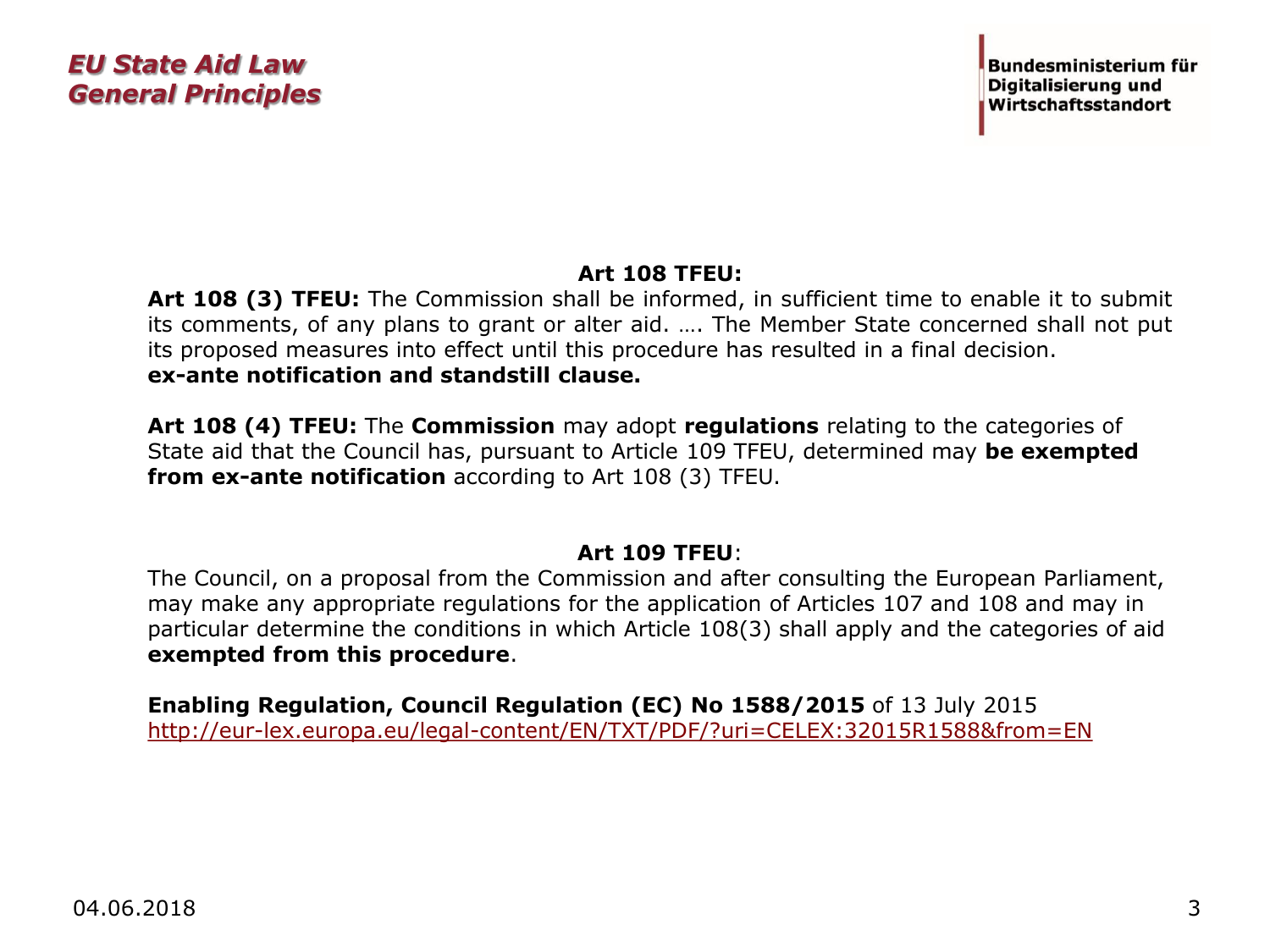### **Notion of "Undertaking" – "Economic Activity"**

State aid rules only apply where the beneficiary is an "undertaking".

The Court has defined "undertakings" as "*entities engaged in an economic activity, regardless of their legal status and the way they are financed" (*see Judgment of the Court of Justice of 12. September 2000, Pavlov, Joint Cases C-180/98 to C-184/98, para 4).

The Court of Justice has held "any *activity consisting in offering goods and services on a market is an economic activity"*.

(see Judgment of the Court of Justice of 12. September 2000, Pavlov, Joint Cases C-180/98 to C-184/98, para 75).

Especially in the field of EDUCATION exists Judgement saying the main activities of kindergarten, schools, high schools and universities that are financed mainly by public funds are in general non-economic activities.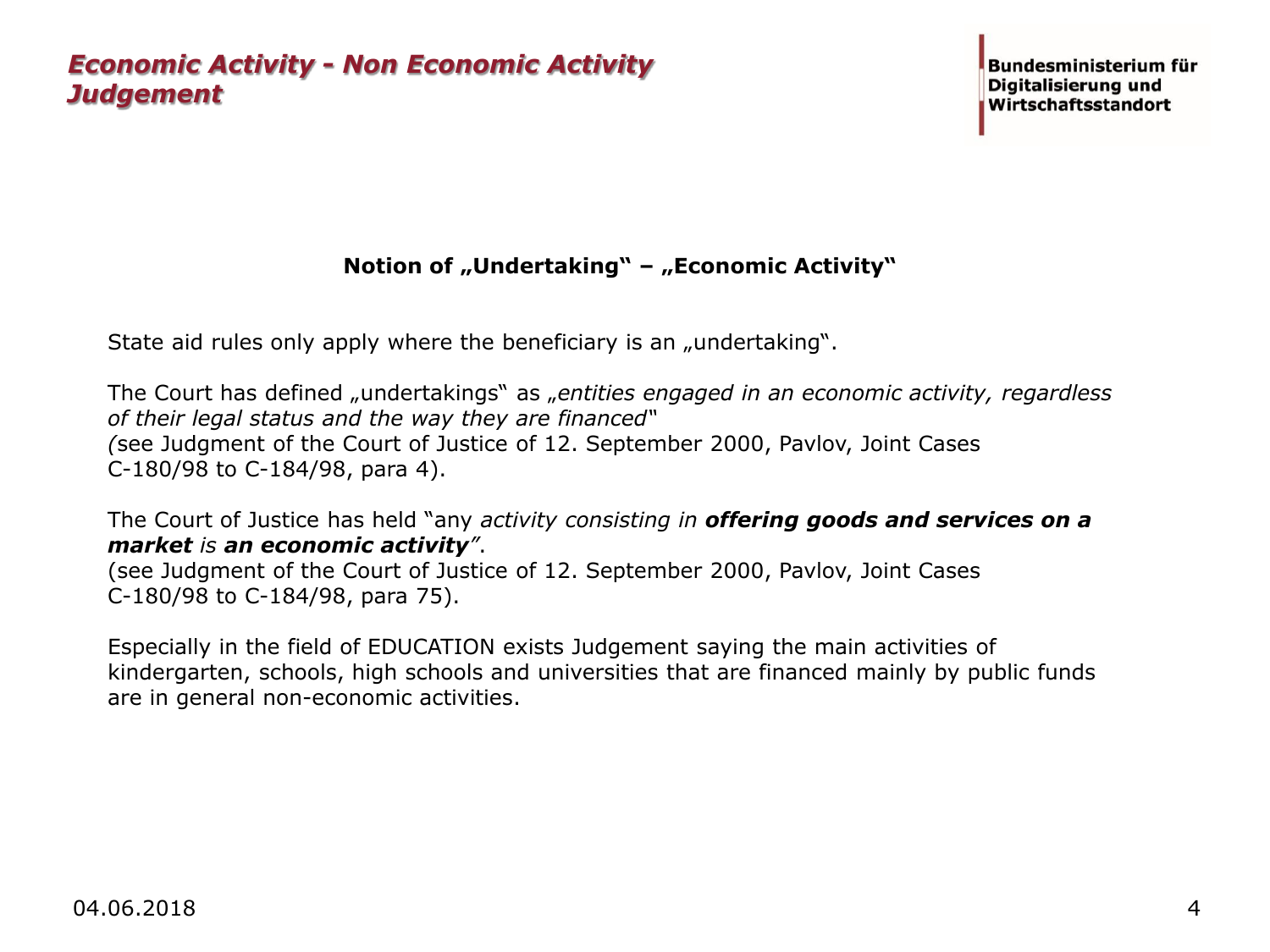#### *EDUCATION – Judgement of 27. 9. 1988 — Case 263/86, Humble Edel*

#### *Offering goods and services on a market are activities for remuneration*

*Para 17: The essential characteristic of remuneration thus lies in the fact that it constitutes consideration for the service in question, and is normally agreed upon between the provider and the recipient of the service.*

*Para 18: that characteristic is, however, absent in the case of (education) courses provided under the national education system. First of all, the State, in establishing and maintaining such a (educational) system, is not seeking to engage in gainful activity but is fulfilling its duties towards its own population in the social, cultural and educational fields. Secondly, the system in question is, as a general rule, (mainly) funded from the public purse and not by pupils or their parents.*

Para 19: The nature of the activity is not affected by the fact that pupils or their parents must *sometimes pay teaching or enrolment fees in order to make a certain contribution to the operating expenses of the system.*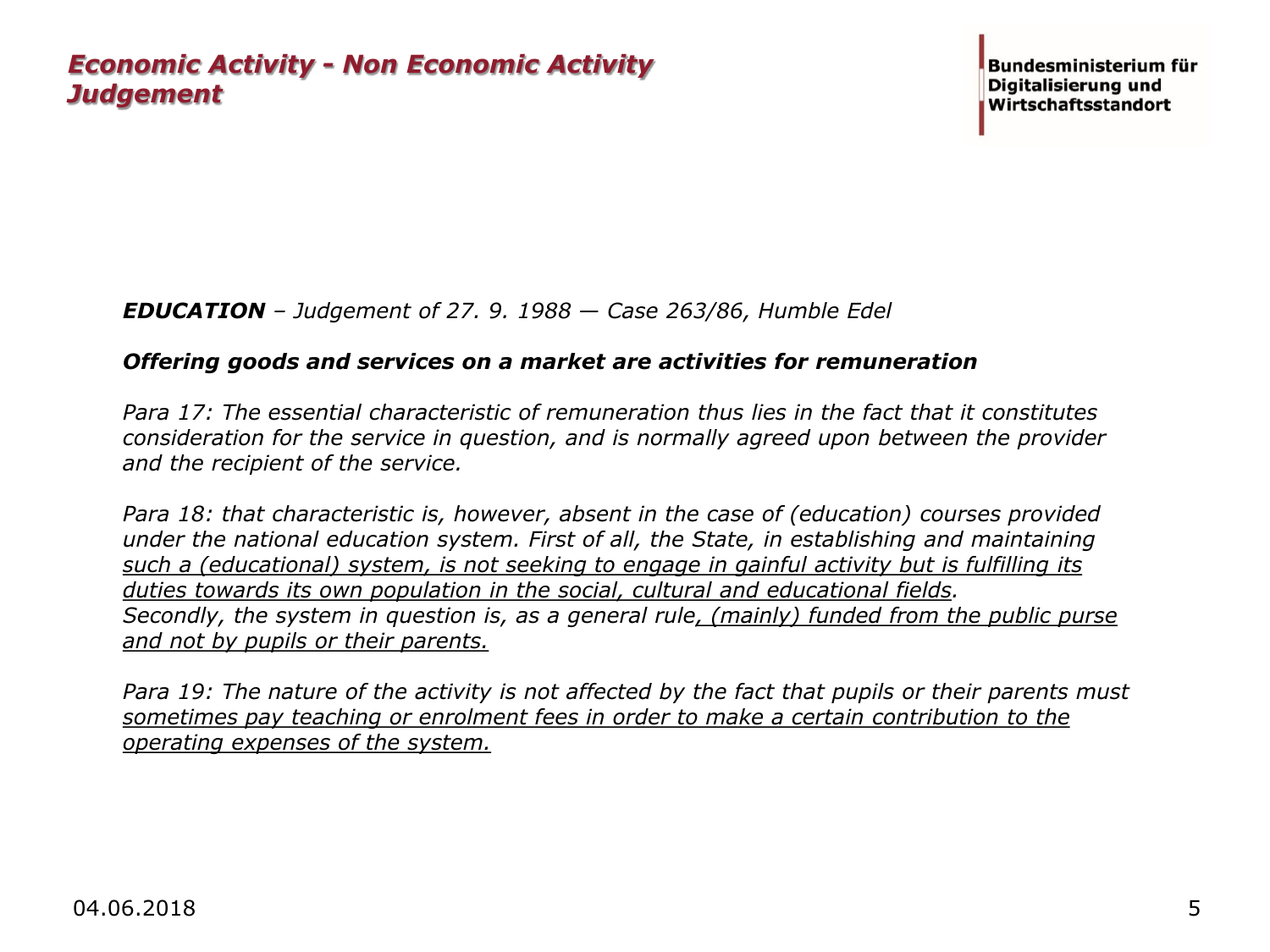In Judgment of the Court of 7 December 1993 in Case C-109/92, Max Wirth, in para 15 the Court confirmed that the non-economic nature of public financed education is in principle not affected by the fact that the pupils or their parents sometimes have to pay a contribution to the operating expenses of the system.

These principles can cover public educational services, private and public primary and secondary schools and universities.

#### **RESEARCH, DEVELOPMENT and INNOVATION:**

Legal basis, especially for **Research Organisations**:

Commission Notice on the notion of State aid [http://eur-lex.europa.eu/legal-content/EN/TXT/PDF/?uri=CELEX:52016XC0719\(05\)&from=EN](http://eur-lex.europa.eu/legal-content/EN/TXT/PDF/?uri=CELEX:52016XC0719(05)&from=EN)

Framework for Research, Development and Innovation (2014/ C 198/01). <http://eur-lex.europa.eu/legal-content/EN/TXT/PDF/?uri=OJ:C:2014:198:FULL&from=EN>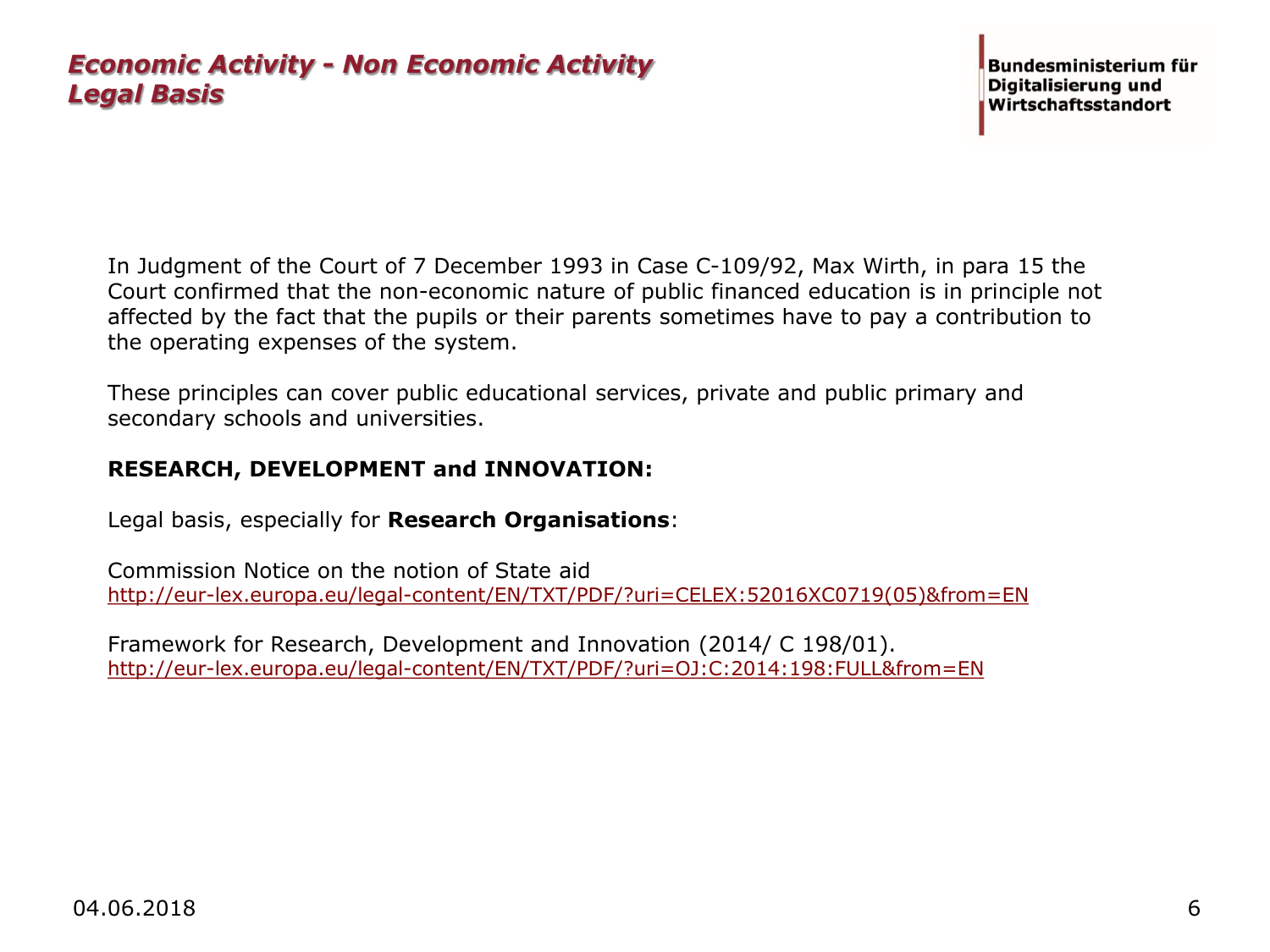#### **Commission Notice on the notion:**

**The public funding** of certain activities of **universities and research organisations** fall outside the scope of State aid rules. This concerns the primary activities:

- education for more and better skilled human resources;
- independent research and development for more knowledge and better understanding, including collaborative research and development;
- the dissemination of research results.

#### **Framework for Sate aid for R&D&I:**

(15) (ee) Definitions: **RESEARCH ORGANISATION** means an entity (such as universities or research institutes, technology transfer agencies, innovation intermediaries, research-oriented physical or virtual collaborative entities), irrespective of its legal status (organised under public or private law) or way of financing, whose primary goal is to independently conduct fundamental research, industrial research or experimental development or to widely disseminate the results of such activities by way of teaching, publication or knowledge transfer. Where such entity also pursues economic activities, the financing, the costs and the revenues of those economic activities must be accounted for separately. Undertakings that can exert a decisive influence upon such an entity, for example in the quality of shareholders or members, may not enjoy a preferential access to the results generated by it.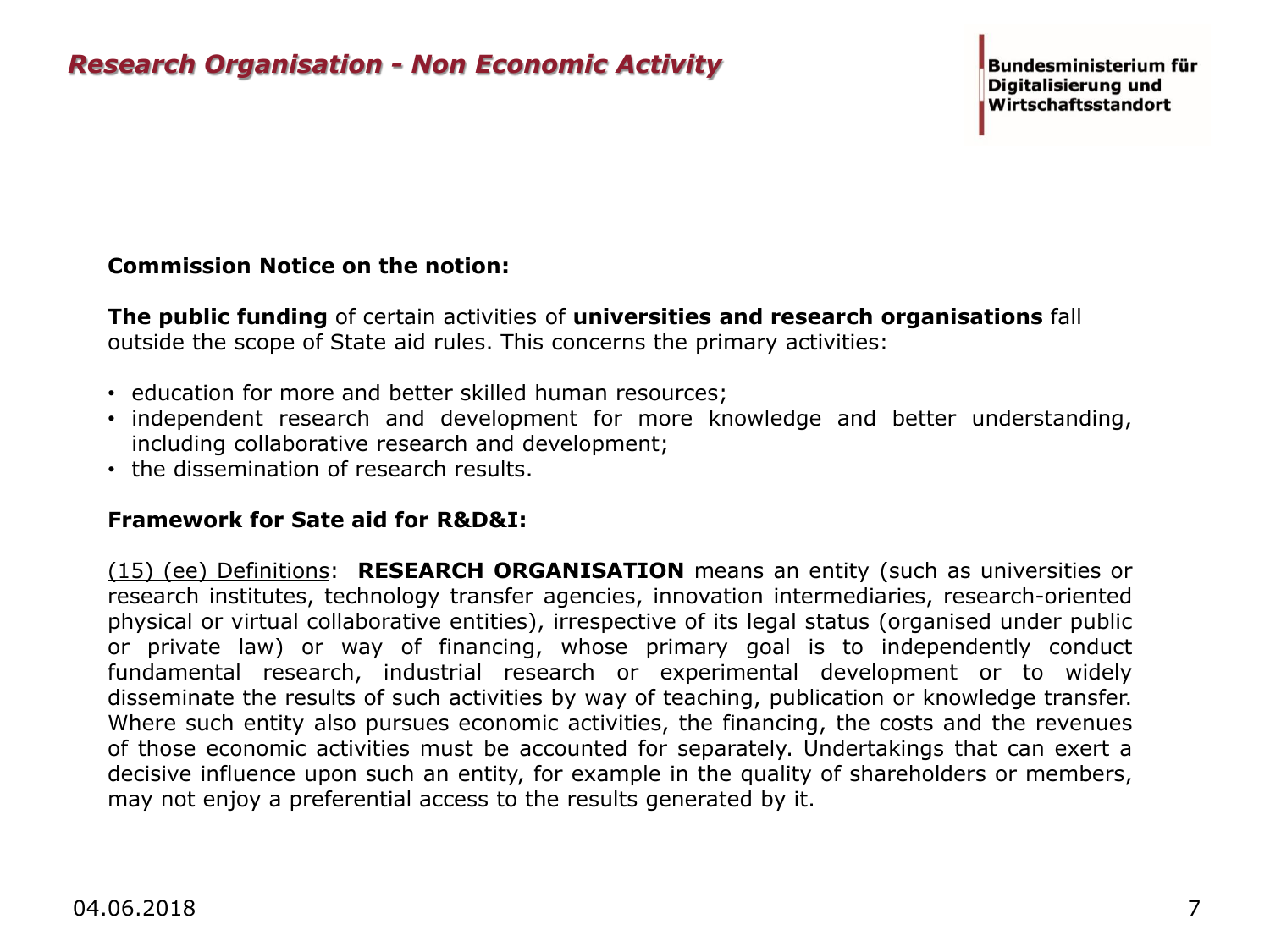#### **Framework for State aid for R&D&I**

(18) Where the same entity carries out **activities both economic and non-economic nature**, the **two kinds of activities and their costs, funding and revenues have be clearly separated** so that **cross-subsidisation** of economic activity is effectively avoided.

(19) non-economic character:

- education for more and better skilled human resources
- independent R&D , including collaborative R&D
- wide dissemination of research results on a non-exclusive and non-discriminatory basis , e.g. trough teaching, open access databases, open publications or open software

Knowledge transfer activities, where all profits from those activities are reinvested in the primary activities of research organisations.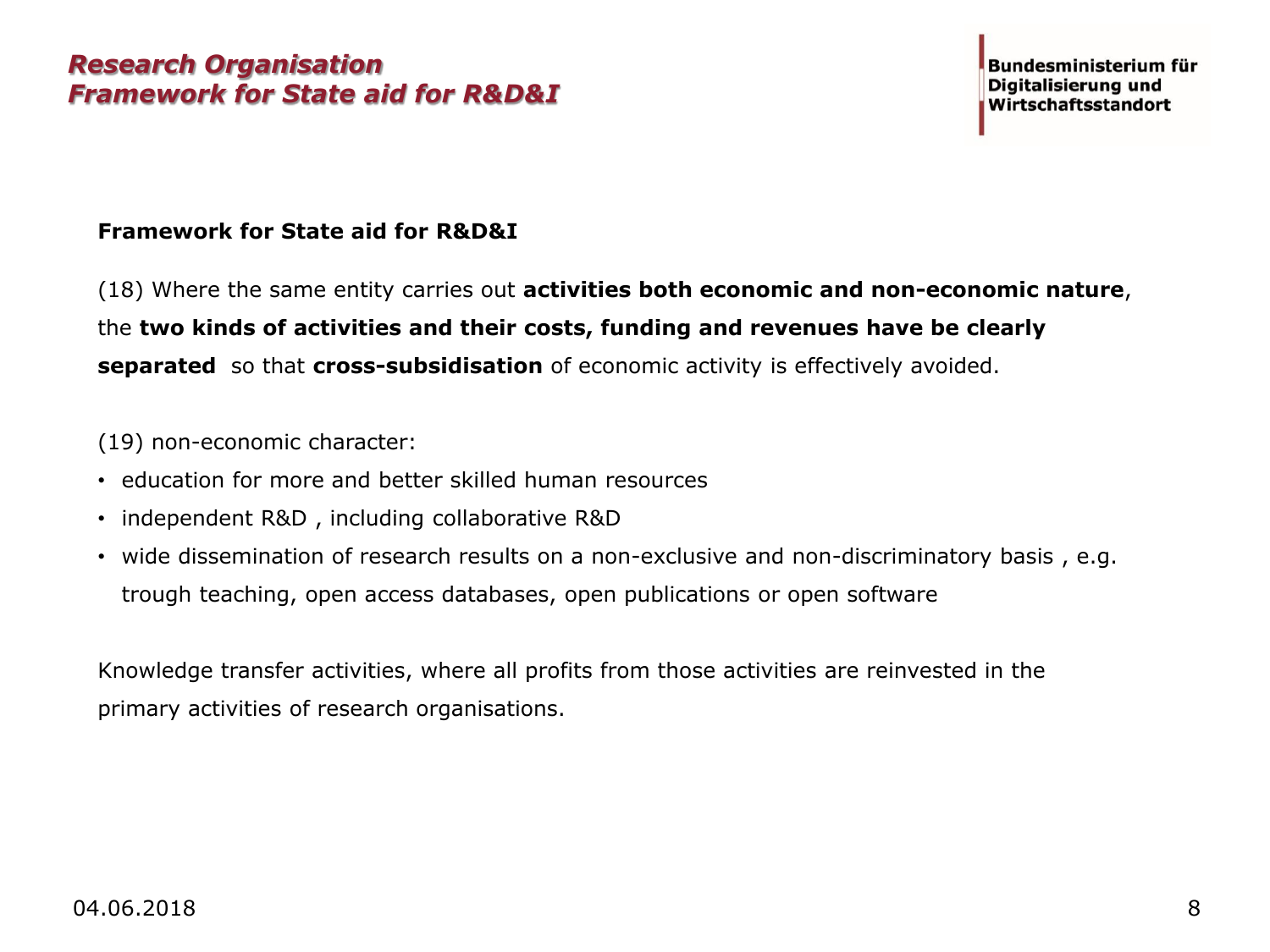### *Research Organisation Framework for State aid for R&D&I*

#### **Framework for State aid for R&D&I**

#### (20)

Where a research organisation or research infrastructure is used for both economic and noneconomic activities, public funding falls under State aid rules only insofar as it covers costs linked to the economic activities.

Where the research organisation or research infrastructure is used almost exclusively for a noneconomic activity, its funding may fall outside State aid rules in its entirety, provided that the economic use remains purely ancillary, that is to say corresponds to an activity which is directly related to and necessary for the operation of the research organisation or research infrastructure or intrinsically linked to its main non-economic use, and which is limited in scope. For the purposes of this framework, the Commission will consider this to be the case where the economic activities consume exactly the same inputs (such as material, equipment, labour and fixed capital) as the non-economic activities and the capacity allocated each year to such economic activities does not exceed 20 % of the relevant entity's overall annual capacity.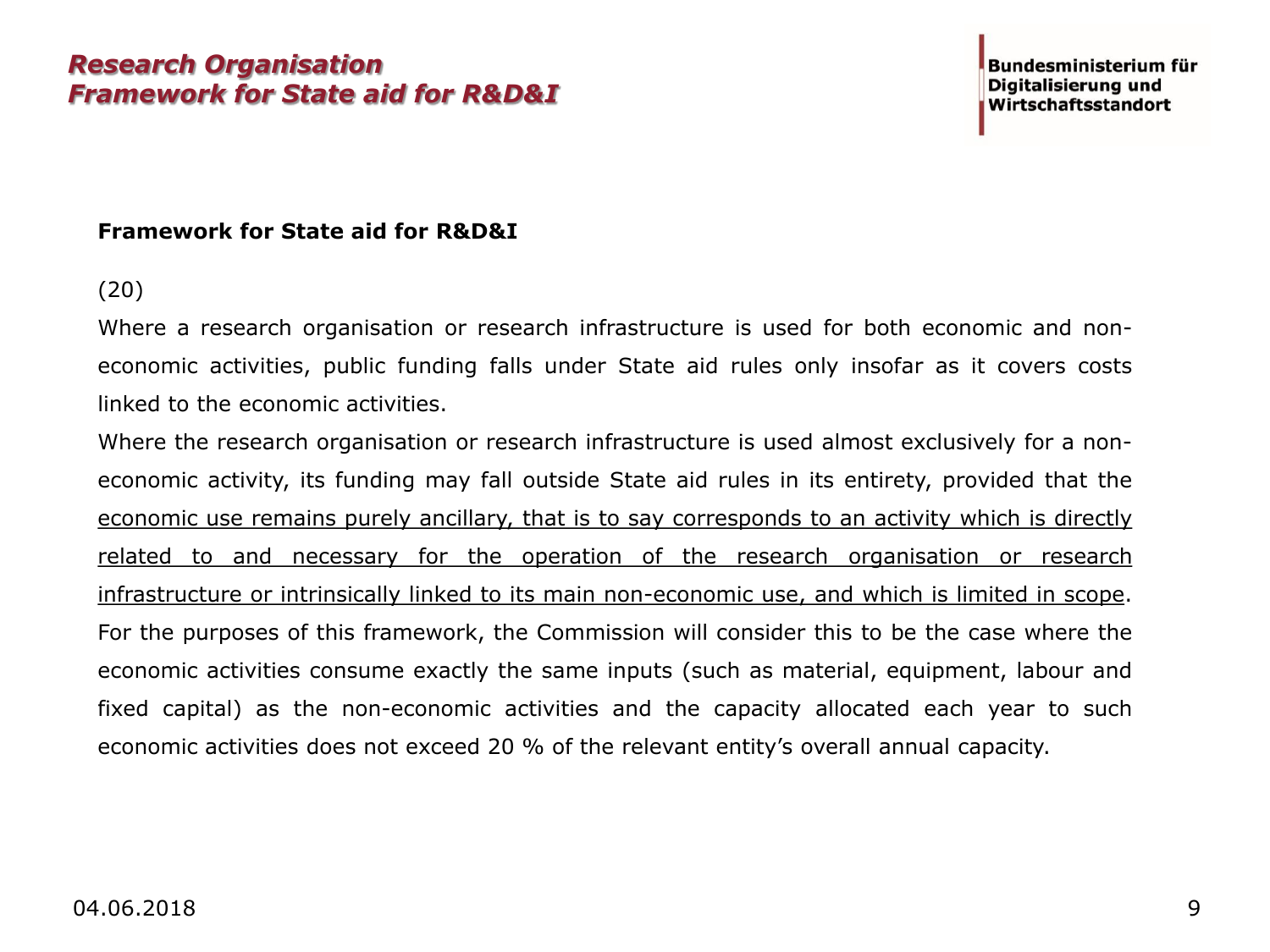### *Research Infrastructure GBER*

#### **GBER, Commission Regulation No 651/2014 of 17. June 2014, Amendment 2017**  [http://ec.europa.eu/competition/state\\_aid/legislation/block.html](http://ec.europa.eu/competition/state_aid/legislation/block.html)

#### **Article 26**

#### **Investment aid for research infrastructures that perform economic activities**

- Art 26 (2) Where a research infrastructure pursues both economic and non-economic activities, the financing, costs and revenues of each type of activity shall be accounted for separately on the basis of consistently applied and objectively justifiable cost accounting principles.
- Art 26 (3) The price charged for the operation or use of the infrastructure shall correspond to a market price.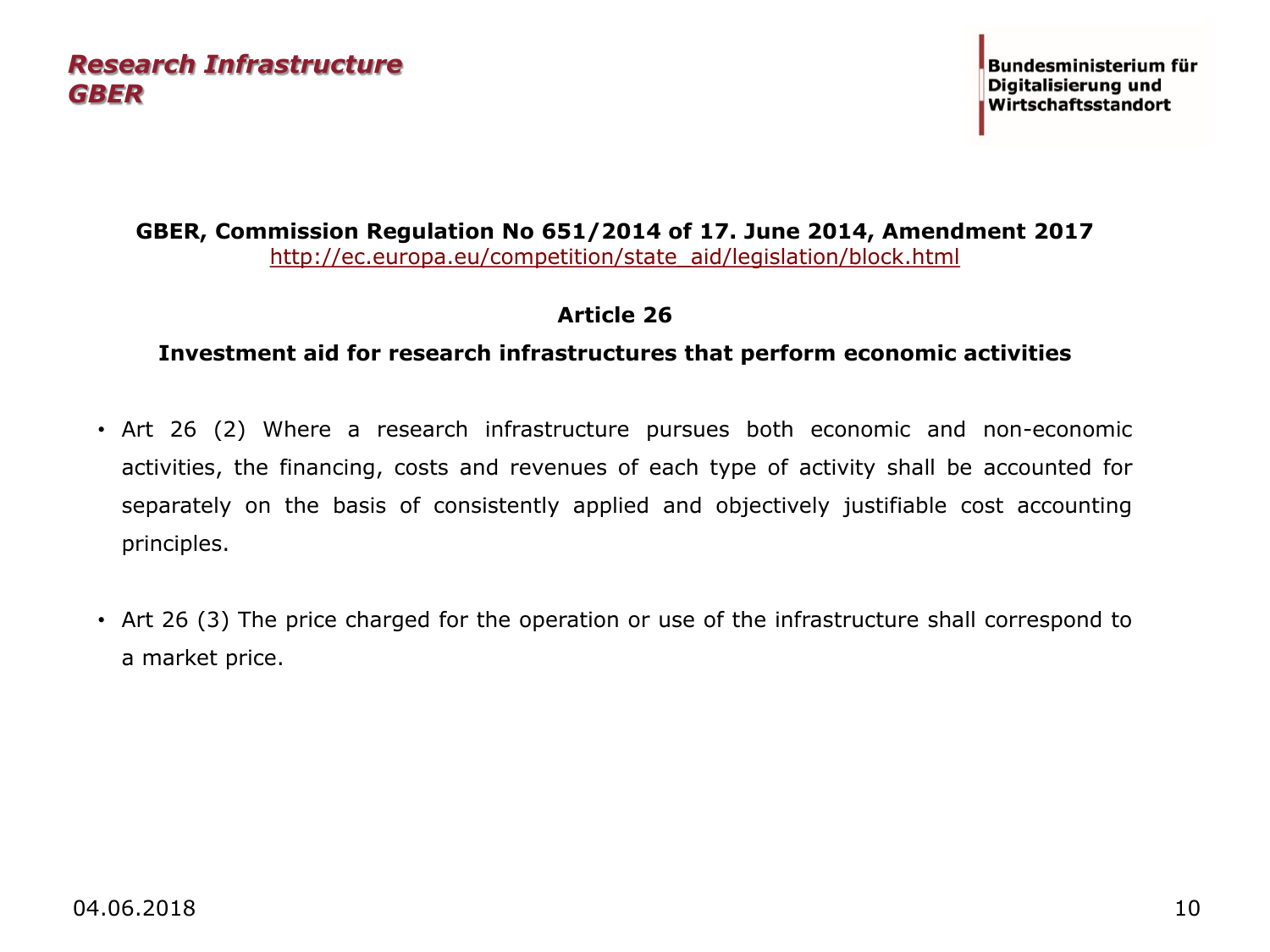### *Research Infrastructure GBER*

#### **Art 26 GBER**

- Art 26 (4) Access to the infrastructure shall be open to several users and be granted on a transparent and non-discriminatory basis. Undertakings which have financed at least 10 % of the investment costs of the infrastructure may be granted preferential access under more favourable conditions. In order to avoid overcompensation, such access shall be proportional to the undertaking's contribution to the investment costs and these conditions shall be made publicly available.
- Art 26 (5) The eligible costs shall be the investment costs.
- Art 26 (6) The aid intensity shall not exceed 50 % of the eligible costs.
- Art 26 (7) Where a research infrastructure receives public funding for both economic and noneconomic activities, Member States shall put in place a monitoring and claw-back mechanism in order to ensure that the applicable aid intensity is not exceeded as a result of an increase in the share of economic activities compared to the situation envisaged at the time of awarding the aid.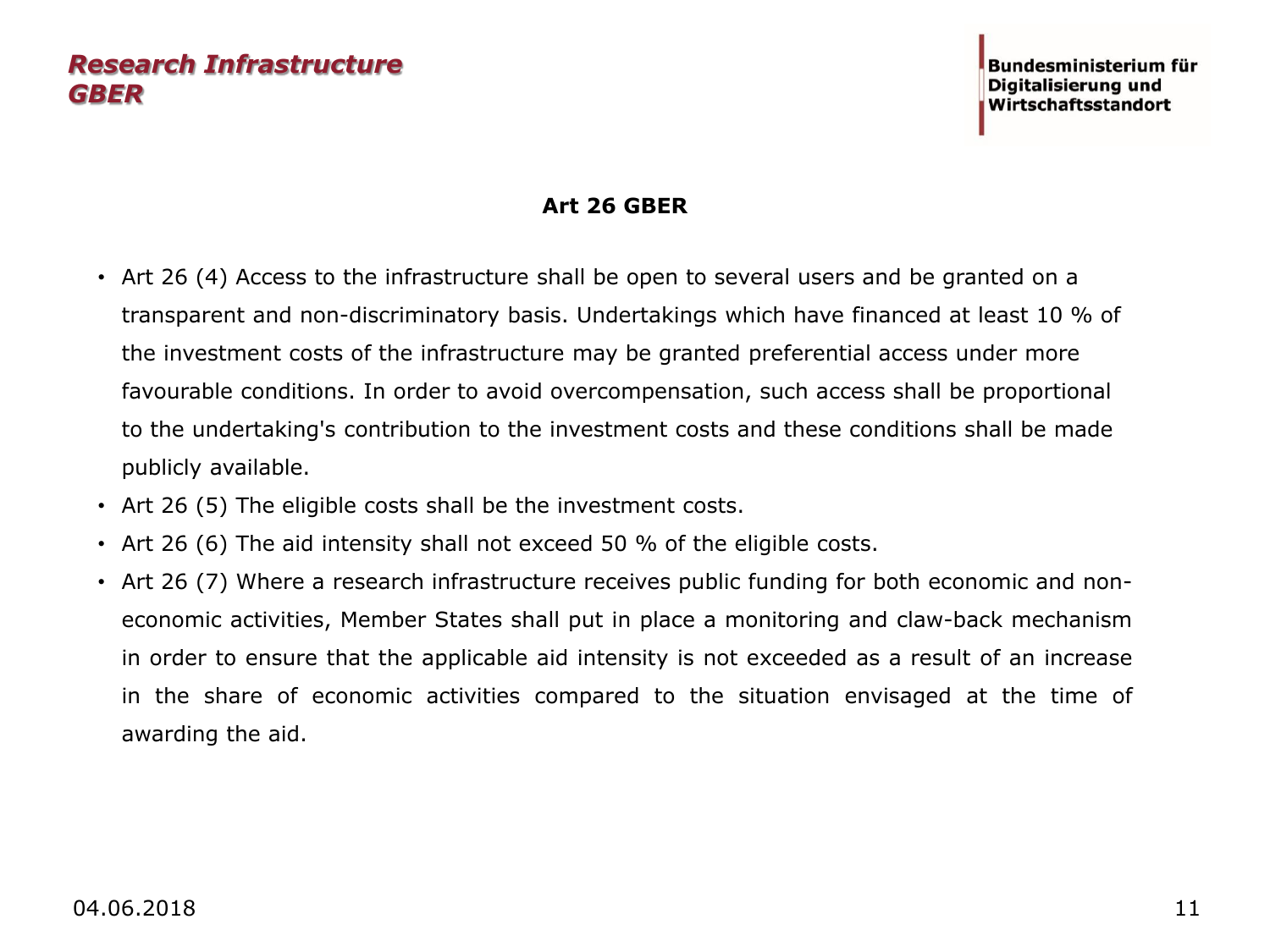Where the same entity carries out **activities both economic and non-economic nature**, the **two kinds of activities and their costs, funding and revenues have be clearly separated**  so that **cross-subsidisation** of economic activity is effectively avoided.

A calculation of a certain percentage of the costs of the whole infrastructure used for economic activities and for non economic activities each year during the deprecation period.

Monitoring the capacity allocated each year to the economic activities based on the actual use does not exceed the percentage calculated at the start of the project during the amortization period.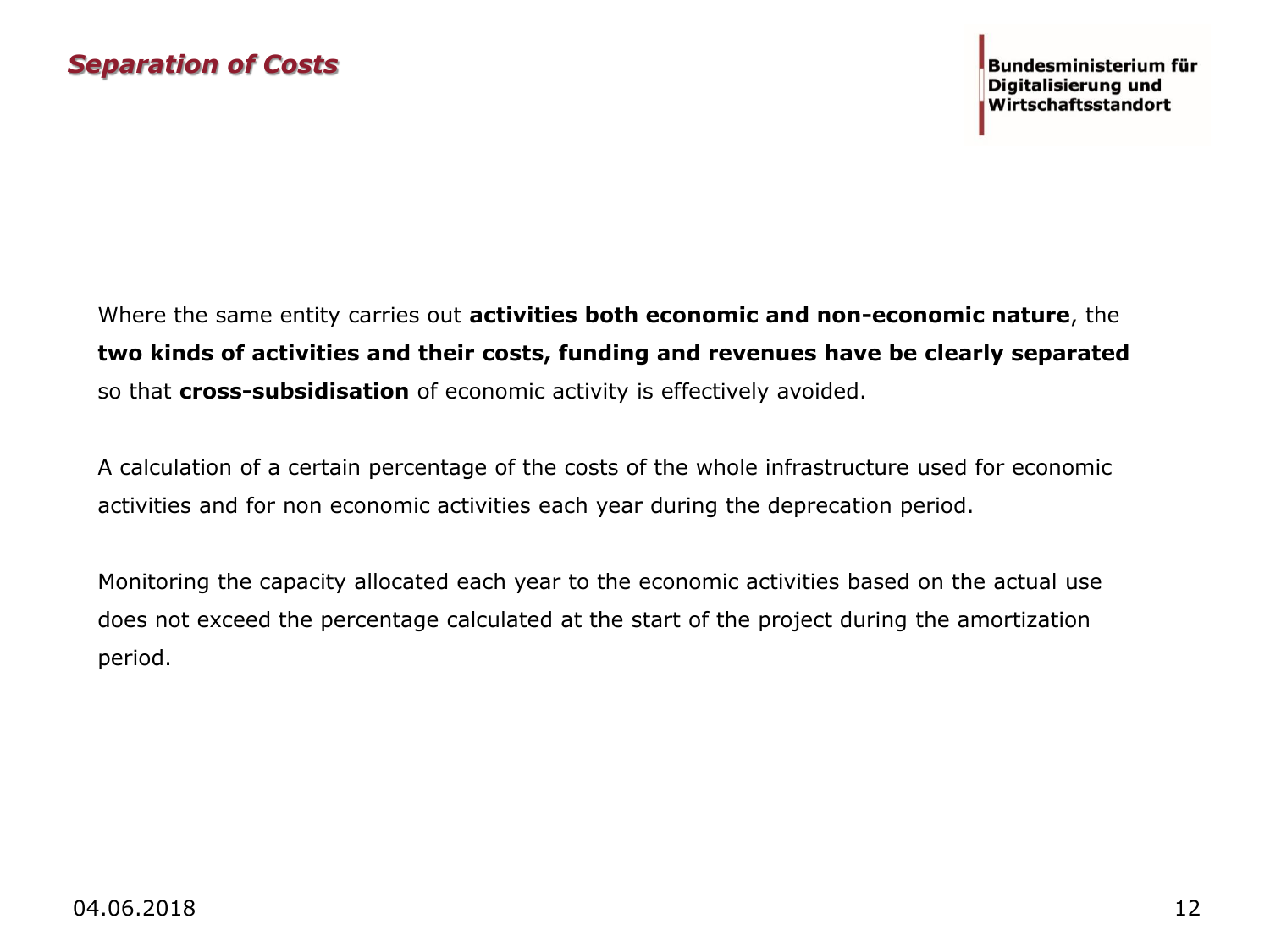#### **Art 22 - Aid for start-ups**

Start ups, small enterprises within the first 5 years from registration

Grants, including equity or quasi equity investment, interests rate and guarantee premium reductions up to EUR 0,4 million gross grant equivalent or EUR 0,6 million for undertakings established in assisted areas fulfilling the conditions of Article 107(3)(c) of the Treaty, or EUR 0,8 million for undertakings established in assisted areas fulfilling the conditions of Article 107(3)(a) of the Treaty.

For small and innovative enterprises the maximum amounts set out may be doubled.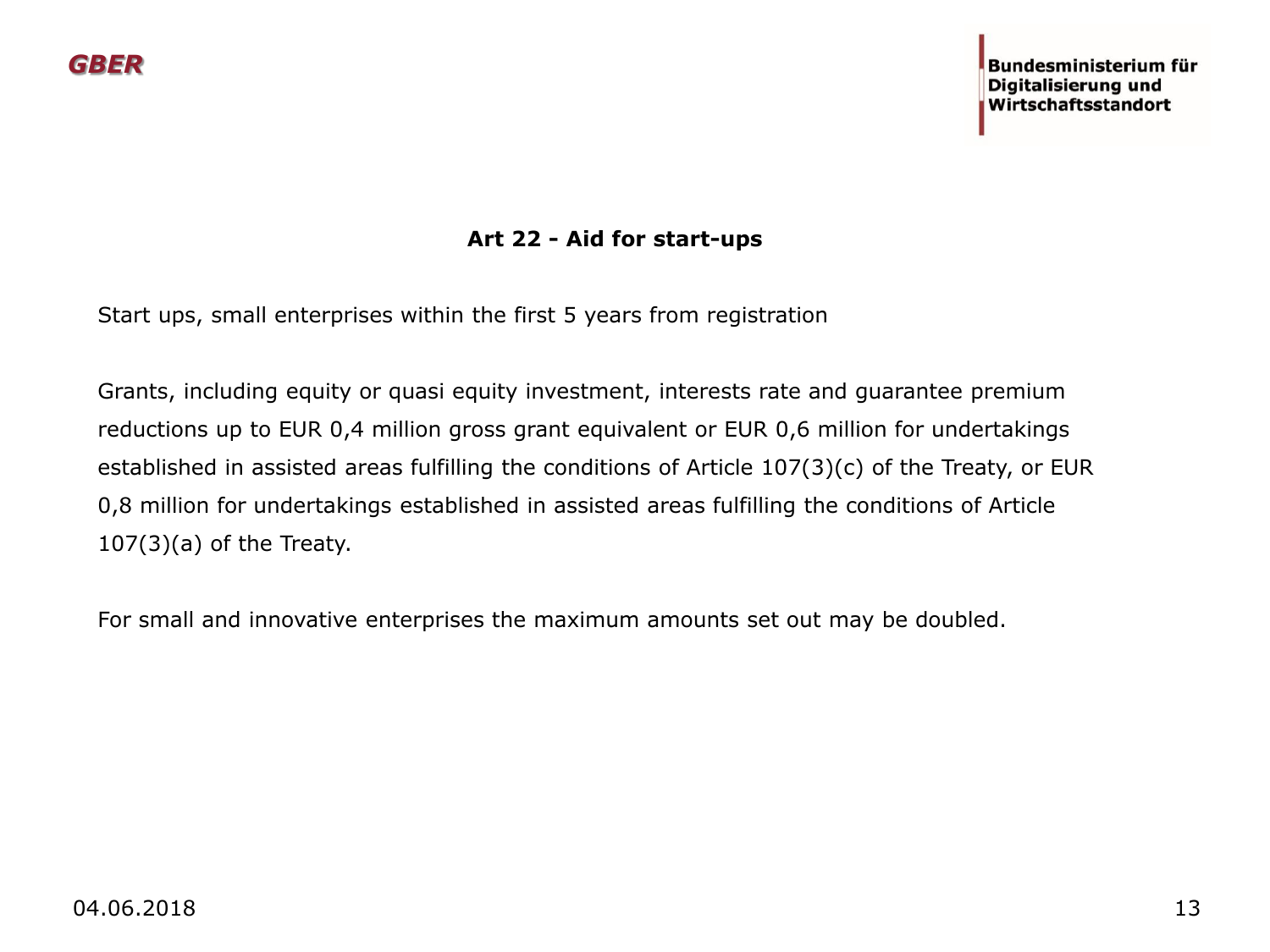#### **Art 25**

#### **Aid for research and development projects**

The aided part of the research and development project shall completely fall within one or more of the following categories:

- (a) fundamental research;
- (b) industrial research;
- (c) experimental development;
- (d) feasibility studies.

The eligible costs of research and development projects shall be related the projects costs allocated to a specific category.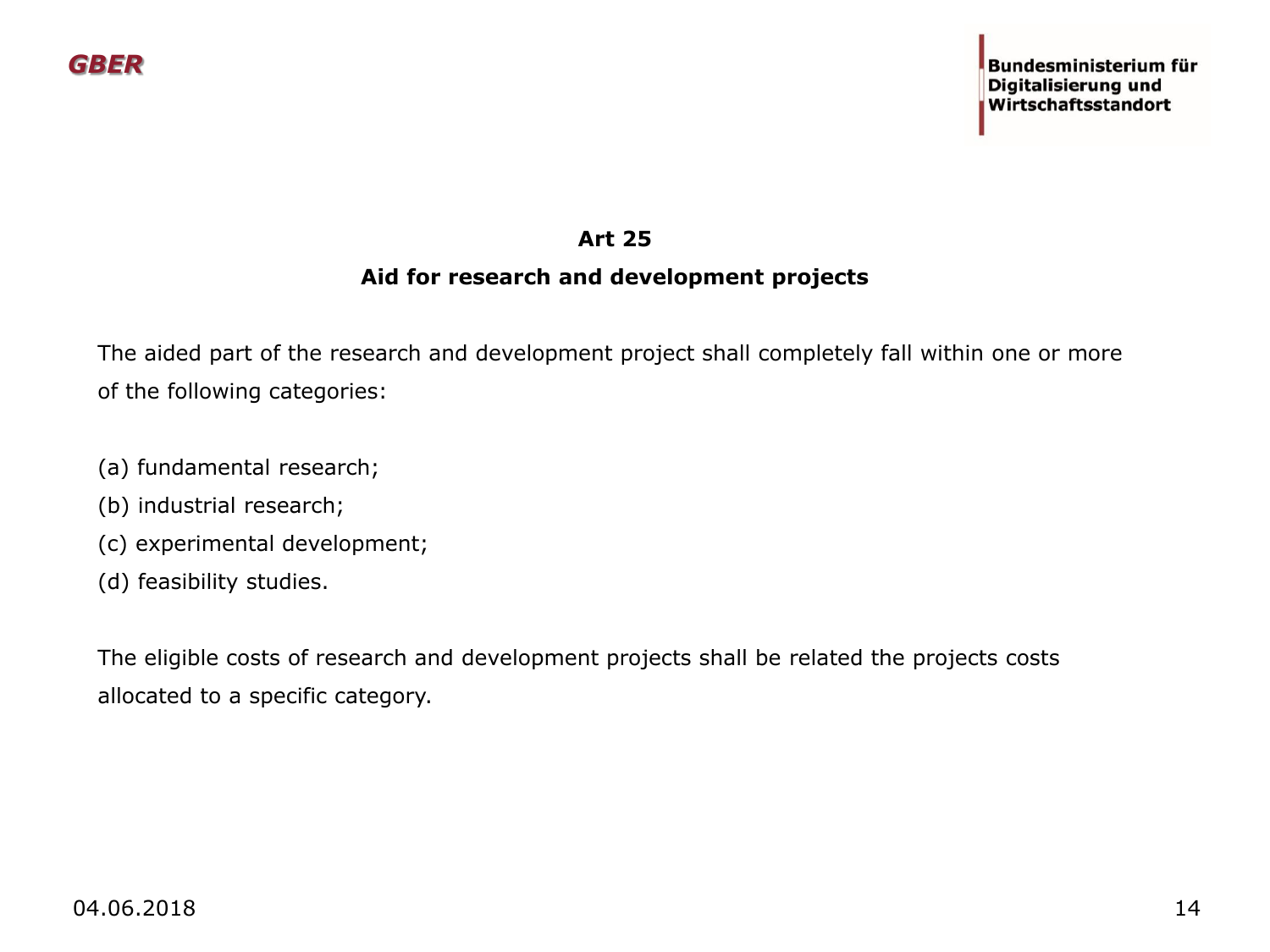## **Article 27 Aid for innovation clusters**

- Access to the cluster's premises, facilities and activities shall be open to several users and be granted on a transparent and non-discriminatory basis. Undertakings which have financed at least 10 % of the investment costs of the innovation cluster may be granted preferential access under more favourable conditions. In order to avoid overcompensation, such access shall be proportional to the undertaking's contribution to the investment costs and these conditions shall be made publicly available.
- The fees charged for using the cluster's facilities and for participating in the cluster's activities shall correspond to the market price or reflect their costs.
- Investment aid may be granted for the construction or upgrade of innovation clusters. (max 50%).
- Investment aid may be granted for the construction or upgrade of innovation clusters. (50%)